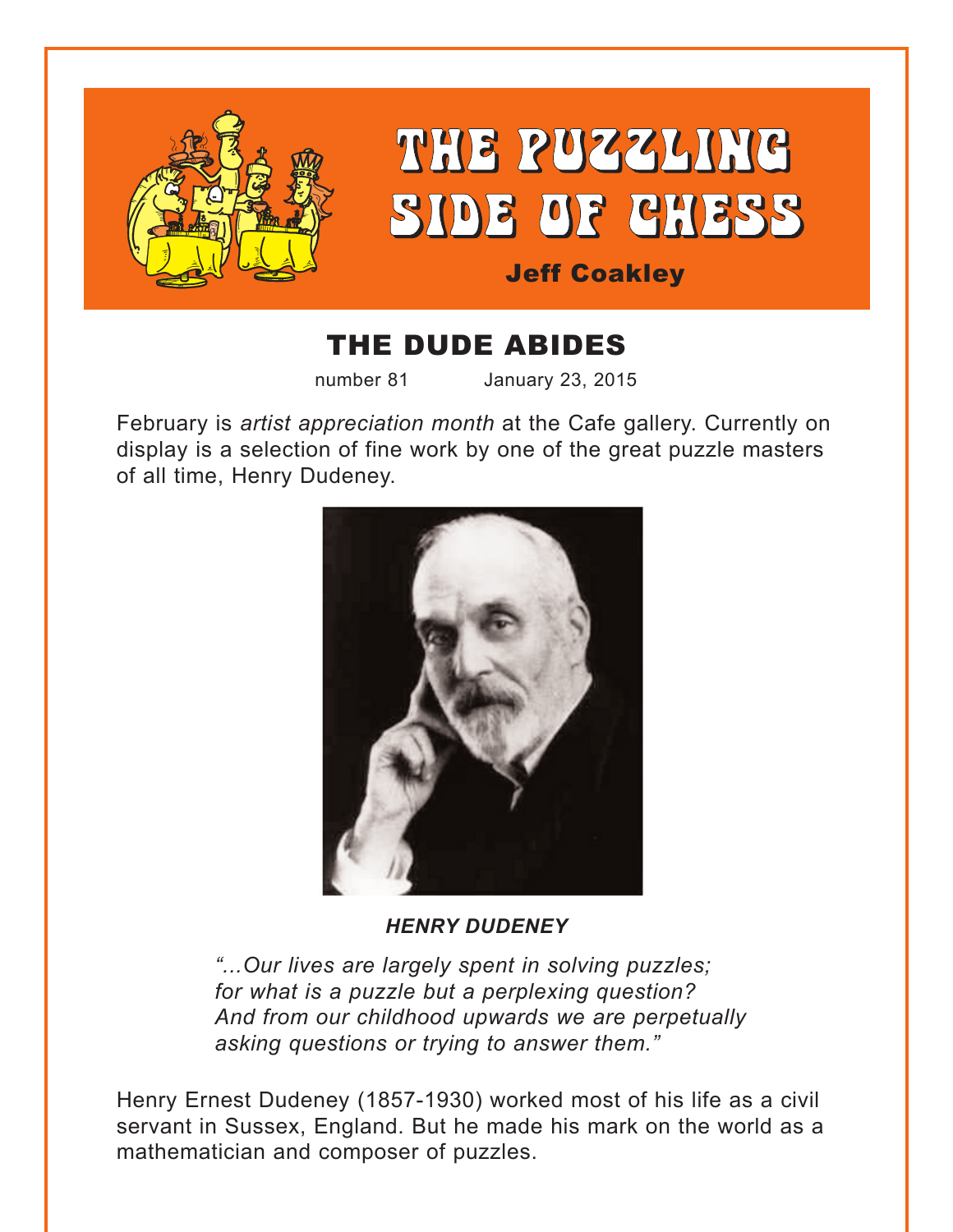<span id="page-1-0"></span>His early creations were published in various newspapers under the pseudonym "Sphinx". He also collaborated for several years with Sam Loyd. Many of their puzzles and articles appeared in the British magazine *Tit-Bits*.

Today, Dudeney is probably best remembered for his book *Amusements in Mathematics* (1917). It contains over 400 math and logic puzzles. Nearly a hundred are chess-related.

The first item in our exhibit is a simplified version of a Dudeney *conditional mate*. White is only allowed to move their bishops. Black defends as best they can.



White to move and force mate by only moving bishops

The task in the next problem is to determine which move was just played to reach the given position. Be as precise as possible. A complete description of a move includes the square a piece moved from, whether a capture was made, and if so, what type of piece was taken.



What was the last move?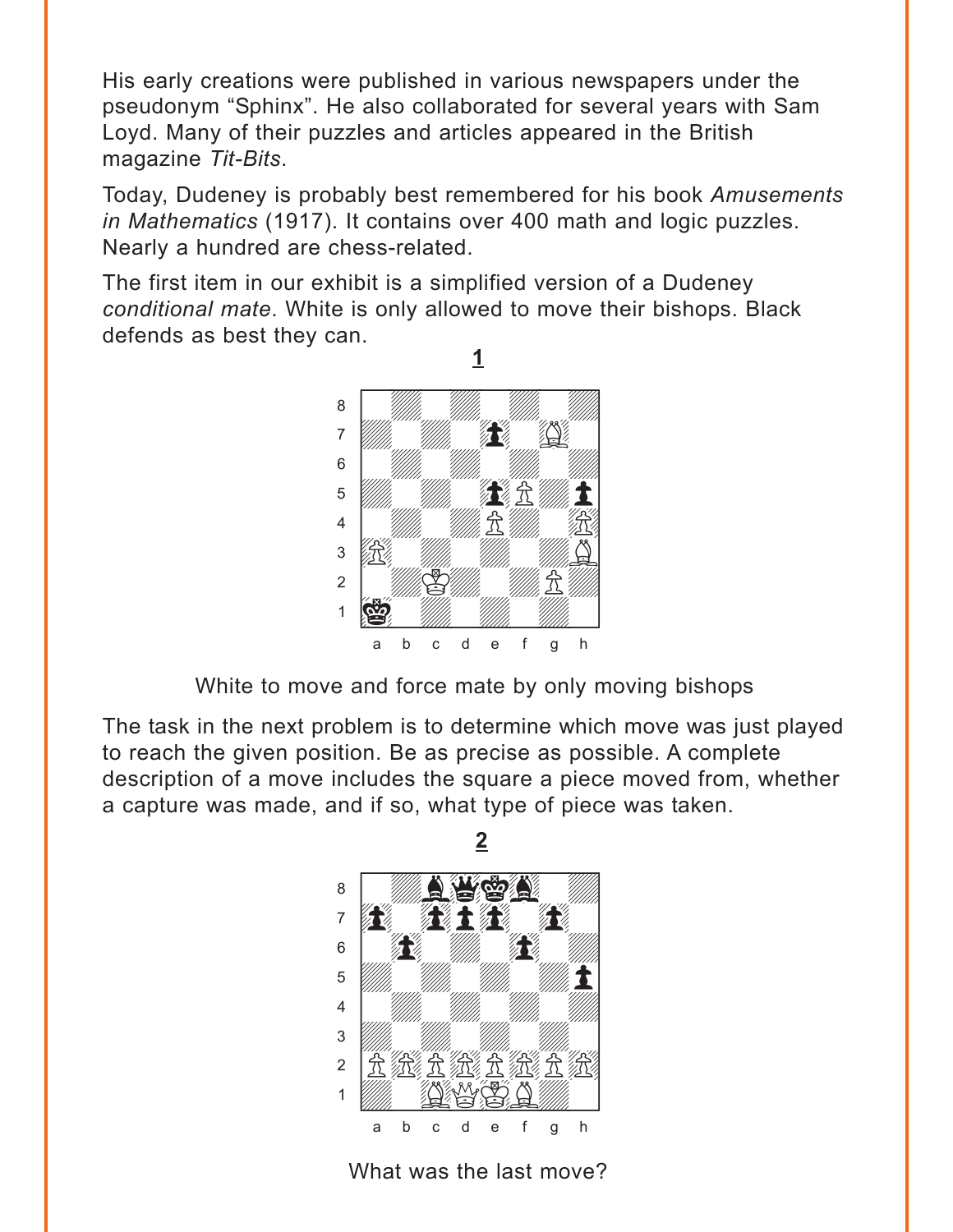<span id="page-2-0"></span>Dudeney also composed standard chess problems, but only a few have been preserved in his books or in modern databases. Because they are so scarce, we cross over briefly to "the normal side" to present two examples.





Dudeney was an avid chess player throughout his life. The following study shows the practical side of his game.



**4**

White to move and win

Now back to the impractical! The next puzzle asks you to construct a game that ends in stalemate with all thirty-two pieces still on the board. As usual in such tasks, the ultimate goal is to use as few moves as possible.

The problem is given here because Dudeney included it in *Amusements in Mathematics*. But he was not the first person to find the shortest solution. And neither was Sam Loyd who often receives credit.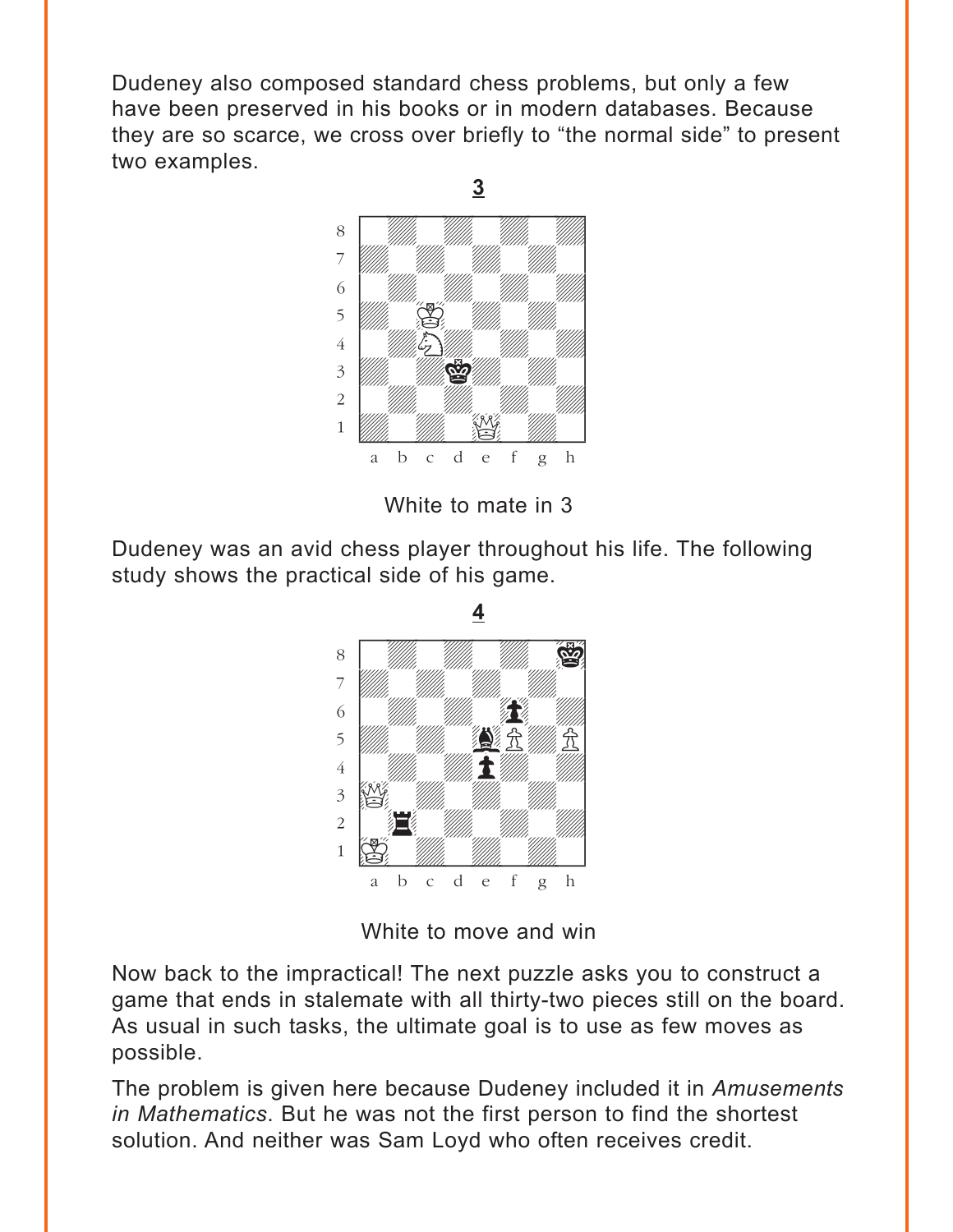<span id="page-3-0"></span>

Construct a game without any captures that ends with White in stalemate. How many moves are needed?

Dudeney had no formal education in mathematics, but many of his discoveries in this field are still studied at universities. He even has a special class of numbers named for him!

A Dudeney number is a positive integer whose cube root is the sum of its individual digits. For example, 512 is a Dudeney number because the sum of 5, 1, and 2 is 8, and 8 cubed equals 512.

There are exactly six Dudeney numbers in the universe.

 $1 = 1<sup>3</sup> = 1$  $512 = (5 + 2 + 1)^3 = 8^3$  $4913 = (4 + 9 + 1 + 3)^3 = 17^3$  $5832 = (5 + 8 + 3 + 2)^3 = 18^3$  $17576 = (1 + 7 + 5 + 7 + 6)^3 = 26^3$  $19683 = (1 + 9 + 6 + 8 + 3)^3 = 27^3$ 

Dudeney was fascinated by chessboard geometry. His puzzles in this area are often embellished (or disguised) with stories. The next problem is a bare-bones version of one titled "The Abbot's Window" in which a bedridden cleric frets over the pattern of light shining through the window panes.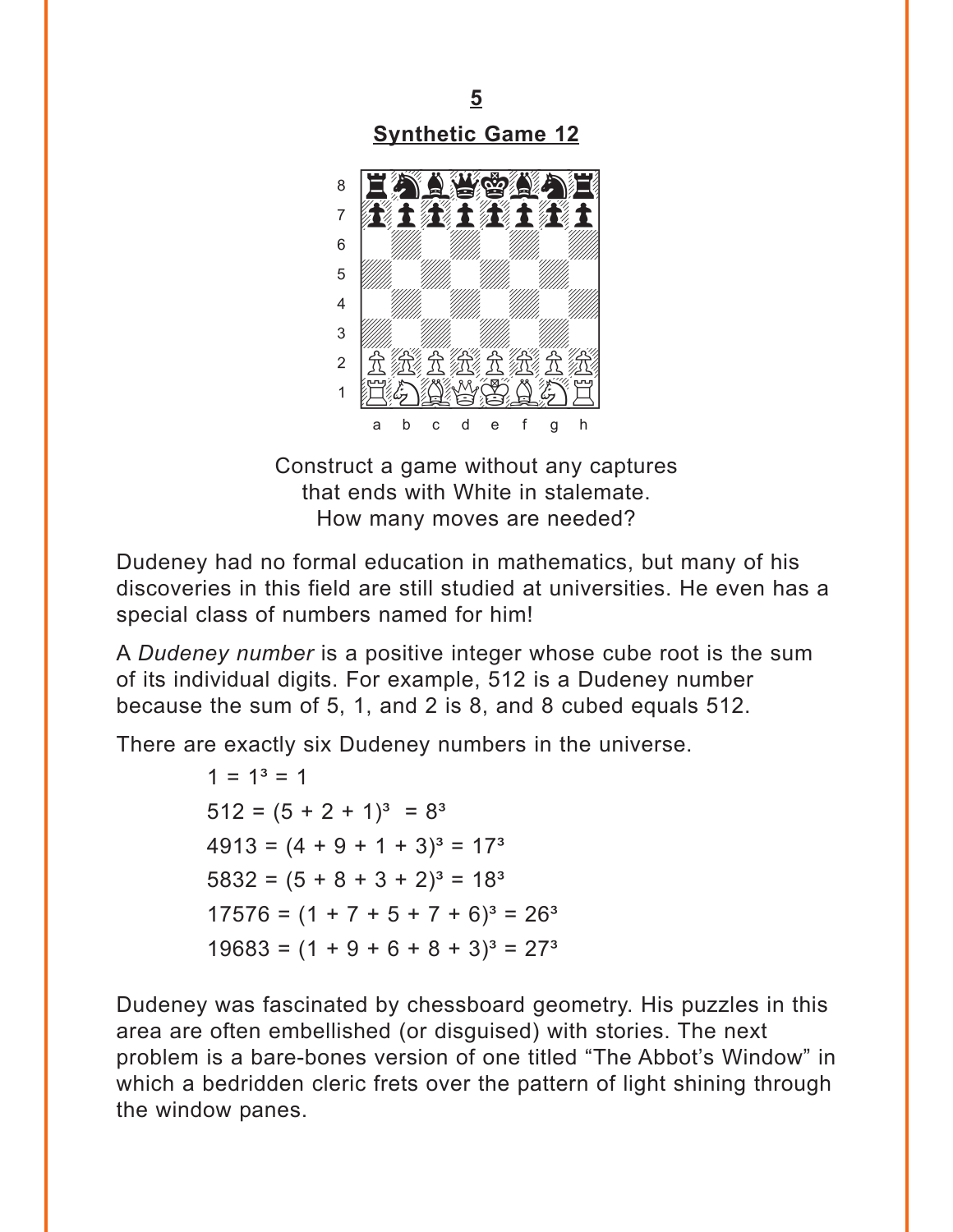<span id="page-4-0"></span>

**6**

Place twelve pawns on the board so that there are an even number of vacant squares on all ranks, files, and diagonals.

Did you know that there are twenty-six diagonals on a chessboard?



The following three-part puzzle involves sixteen pawns.

Part A is the generic simple version.

Part B has an added twist by Dudeney. No three pawns may be placed in a "straight line". That includes not only ranks, files, and diagonals, but also "obliques". An *oblique* is a slanted straight line that passes through the centre of three squares, like a knight move from b1 to c3 to d5 (or an unorthodox zebra from a1 to c4 to e7).

Part C is my invention with eight pawns of each colour.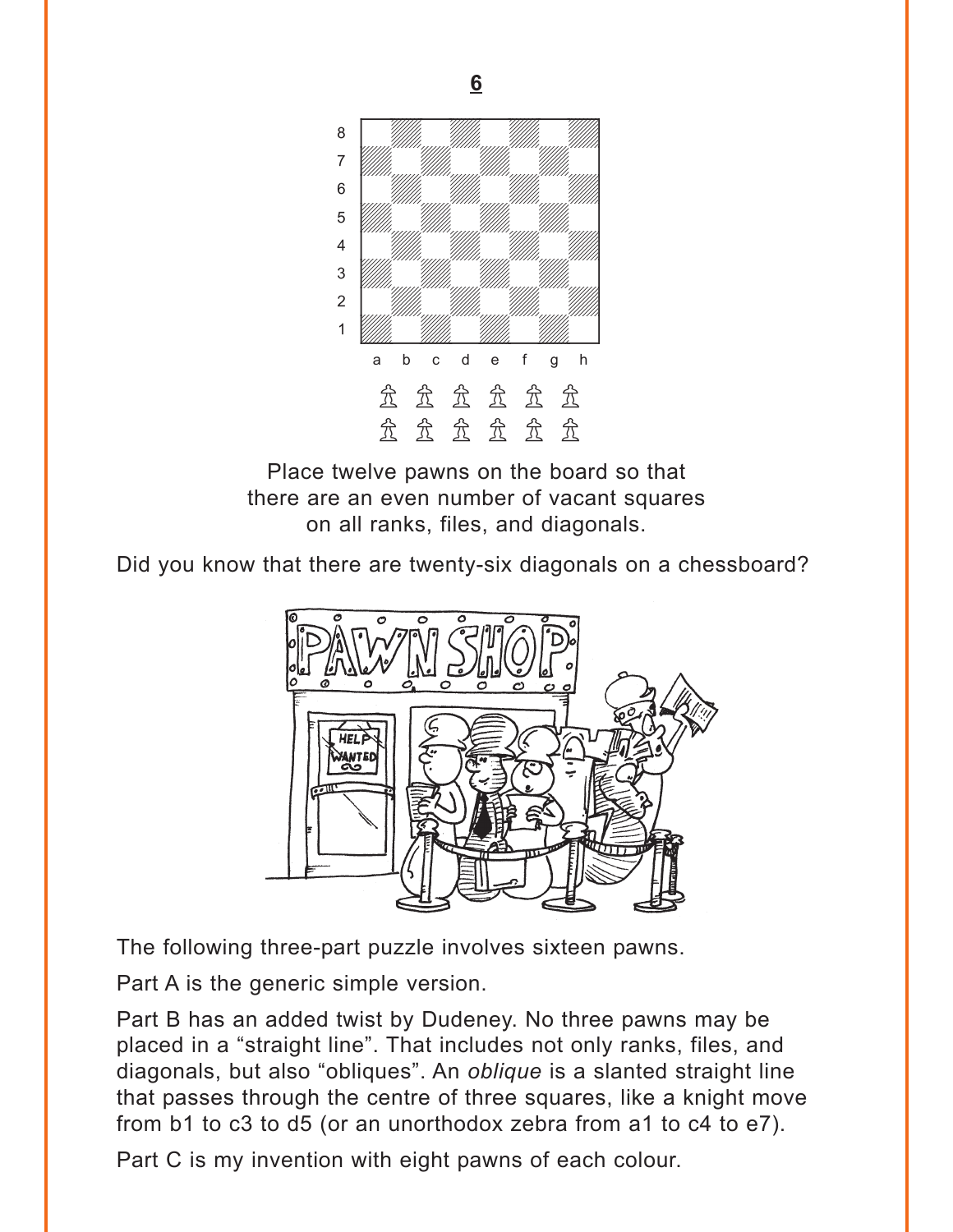<span id="page-5-0"></span>

- A. Place sixteen pawns on the board so that no three pawns are on the same rank, file, or diagonal.
- B. Place sixteen pawns on the board so that no three pawns are on the same rank, file, diagonal, or oblique.

|  |  | 11111111 |  |  |
|--|--|----------|--|--|
|  |  | 立立立立立立立立 |  |  |

C. Place eight white pawns and eight black pawns on the board so that no two pawns of the same colour are on the same rank, file, or diagonal.

Not surprisingly, most of the puzzles in *Amusements in Mathematics* involve math. Many are the brain teaser type in which a short story is told that reveals certain facts. At the conclusion of the tale, a question is asked to challenge our powers of calculation.

I couldn't find a Dudeney puzzle of this kind with a chess theme, so here's something new in a similar vein. Are you in the mood for a little algebra?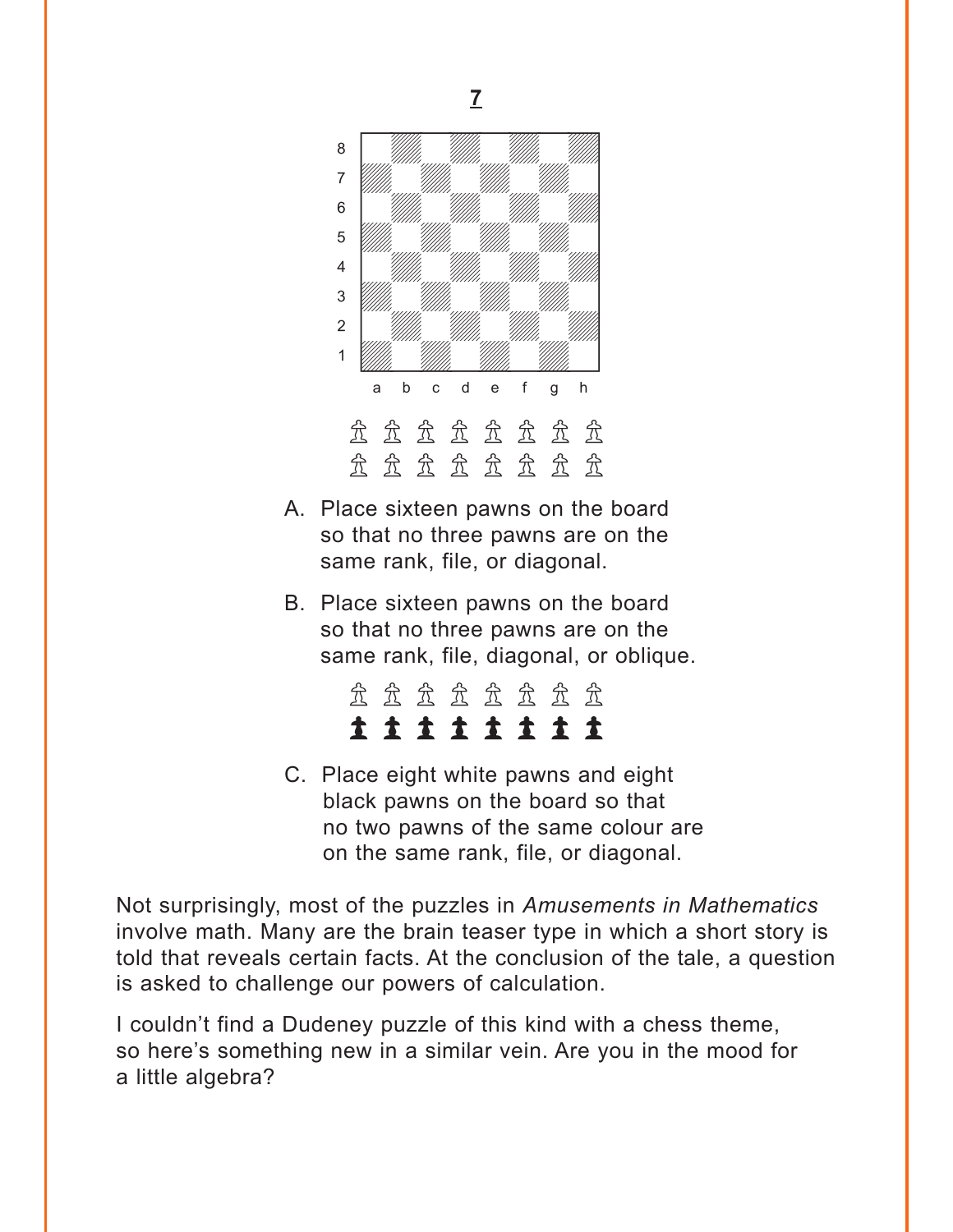<span id="page-6-0"></span>**8 [The Cafe Chess Report](#page-18-0)**



Last year's *Cafe Chess Championship* was an exciting affair. The two finalists were ace detective Harmonius Hound and his longtime companion Dr. Watson. In the end, as most experts predicted, the title was awarded to the renowned sleuth.

Harmonius won the match convincingly by a margin of six points. Poor Watson, although he played valiantly, had three times as many defeats as victories, and managed to draw just two fewer games than he lost. Perhaps it is also worth mentioning that Harmonius had a much superior position in the last round when he graciously conceded a draw to clinch the championship.

What was the final score of the match?

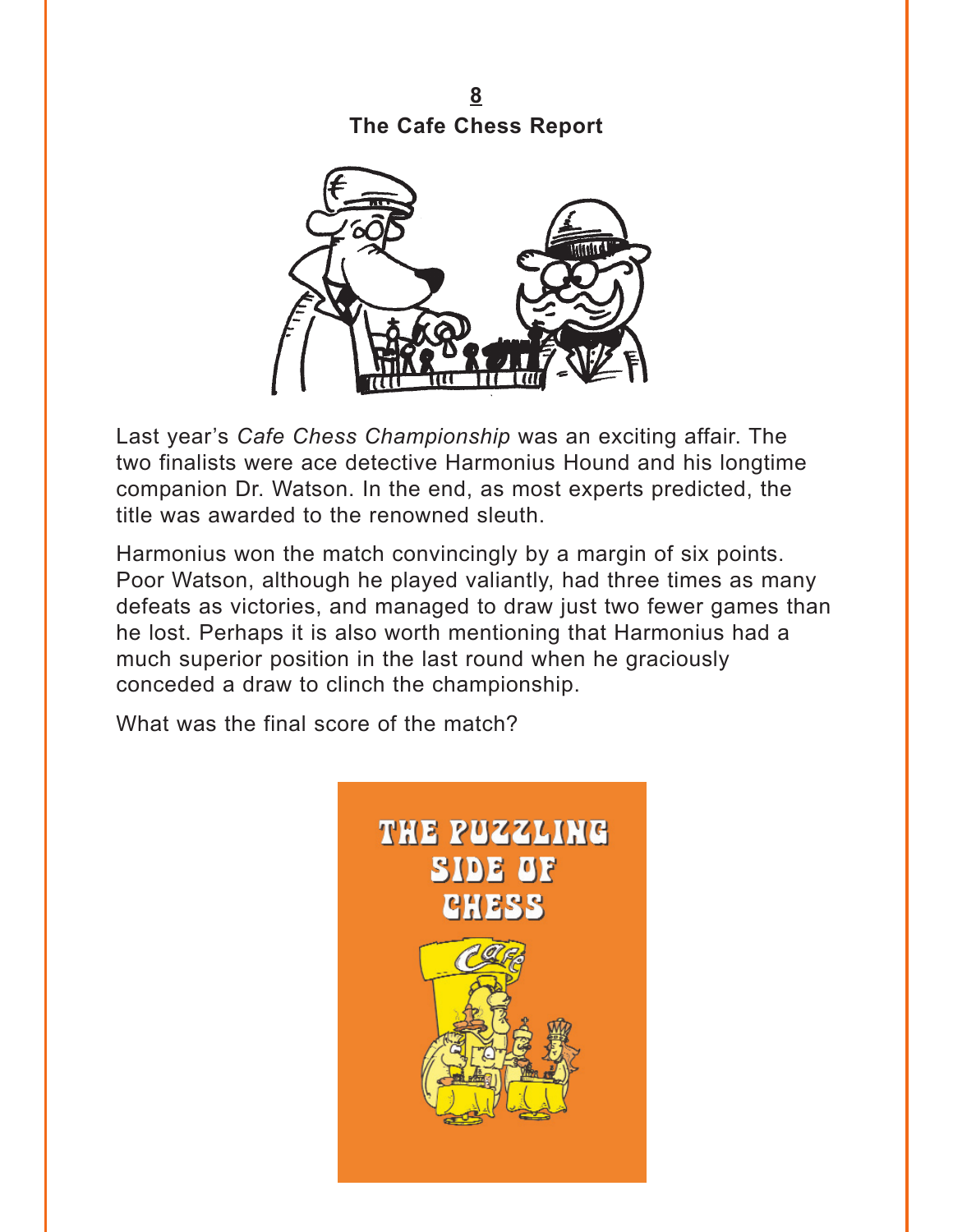# <span id="page-7-0"></span>**SOLUTIONS**

"Dudeney" rhymes with "Buddha knee".

PDF hyperlinks. You can advance to the solution of any puzzle by clicking on the underlined title above the diagram. To return to the puzzle, click on the title above the solution diagram.



#### **1.Bh6**

Not 1.Bxe5+? Ka2 2.Bb2 e5! White cannot win then because the only possible subsequent move by the light-square bishop is Bg4, which can be met by ...hxg4.

#### $1...$ Ka $2$

White intends to free the light-square bishop by forcing the black pawn at e7 to advance and capture on f5. Black delays mate by only moving the pawn when they have to.

# 2.Bc1 Ka1 3.Bd2! Ka2 4.Bb4!

This unusual bishop manoeuvre, which loses a necessary tempo, is the main idea of the problem.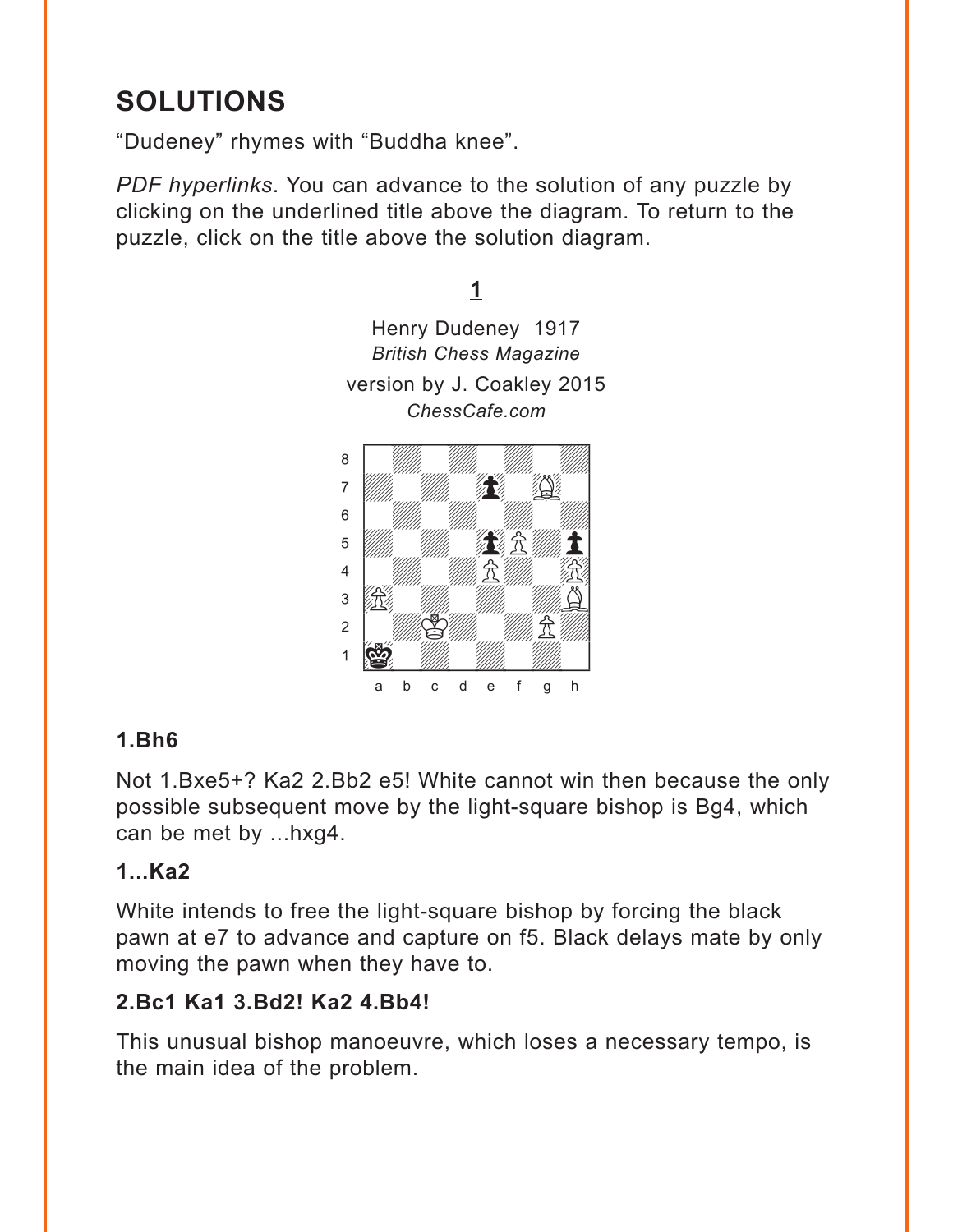

# 4...Ka1 5.Bc3+ Ka2 6.Bb2

Now the e-pawn must advance.

#### 6...e6 7.Bc1 Ka1 8.Bd2!

White repeats the same manoeuvre.

#### 8...Ka2 9.Bb4 Ka1 10.Bc3+ Ka2 11.Bb2

Once again, the black pawn is forced to move.

#### 11...exf5 12.Bc1

12. Bxf5? is stalemate.

# 12...Ka1 13.Bd2

One more time!

#### $13...$ Ka2

If 13... fxe4, then 14. Be6 e3 15. Bb2#

# 14. Bb4 Ka1 15. Bc3+ Ka2 16. Bb2 fxe4 (or ... f4) 17. Be6#

Dudeney's original problem had three additional white pawns, on c4, c6, f2, making the mate much more difficult. I'm not sure that the problem benefits from the extra complications. See next page.

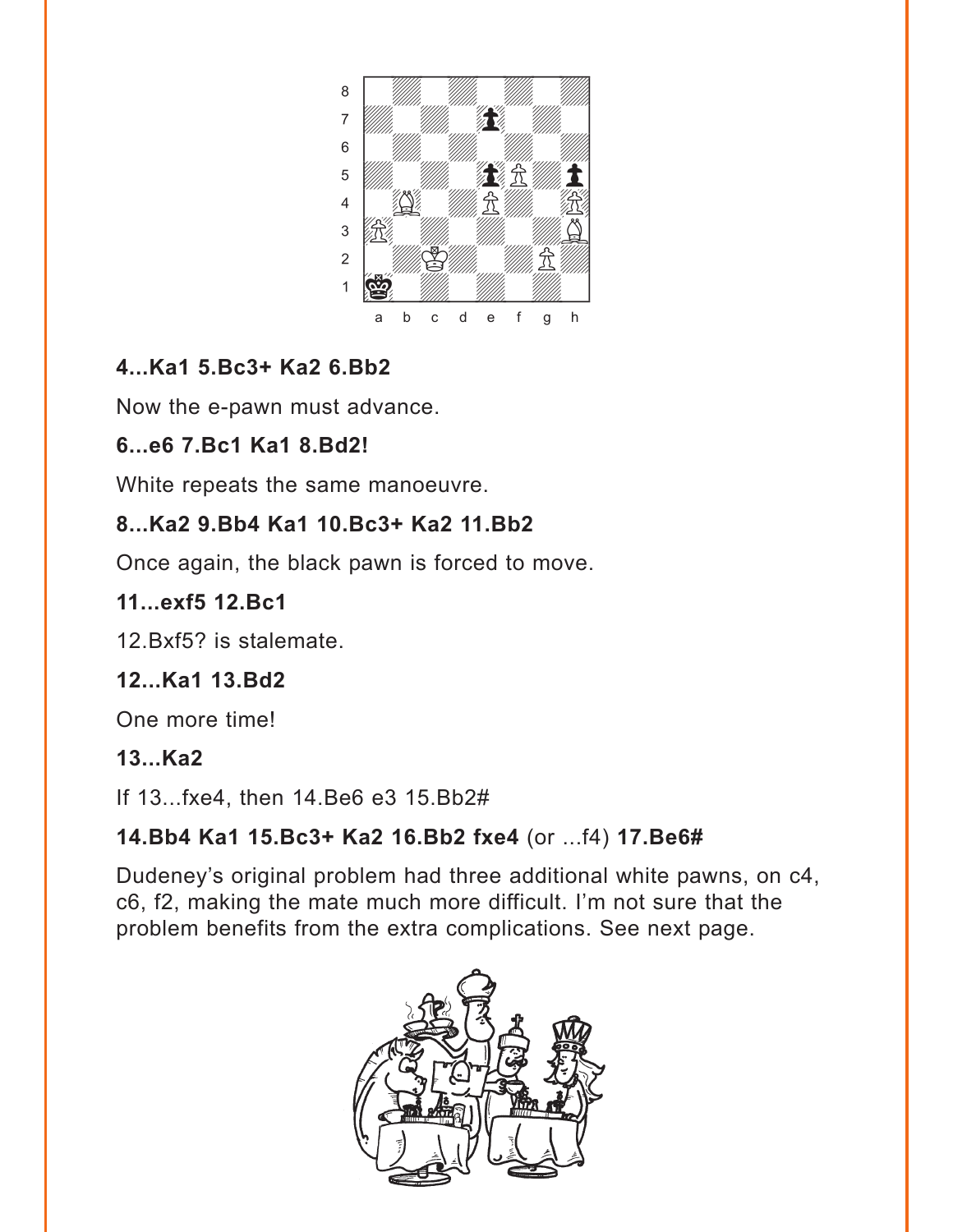Henry Dudeney 1917 *British Chess Magazine*



White to mate by only moving bishops

The first eleven moves are the same.

#### **1.Bh6 Ka2 2.Bc1 Ka1 3.Bd2 Ka2 4.Bb4 Ka1 5.Bc3+ Ka2 6.Bb2 e6 7.Bc1 Ka1 8.Bd2 Ka2 9.Bb4 Ka1 10.Bc3+ Ka2 11.Bb2 exf5**



#### **12.Bxe5!**

The bishop retreat 12.Bc1? fails to 12...f4! followed by 13...f3. Then, if the light-square bishop ever moves, Black captures on g2 and promotes. This line explains the purpose of the pawn on f2. Without that pawn, White could still win after 12.Bc1 f4 13.Be6 f3 with 14.Be3, controlling f2 and g1.

After 12.Bxe5, Black has three choices. All lead to a similar conclusion.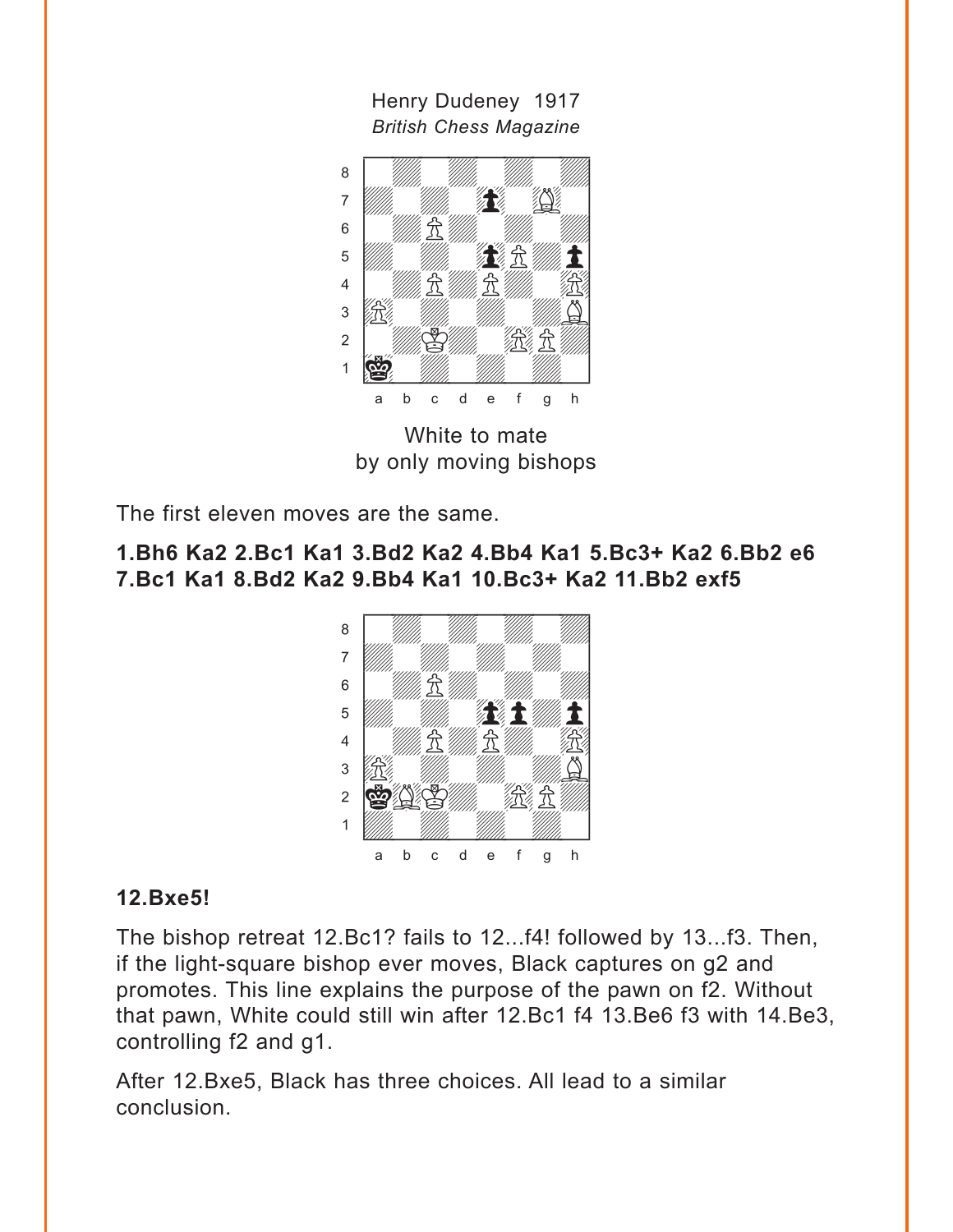<span id="page-10-0"></span>**12...f4 13.Bxf4 Kxa3 14.Bd2 Ka4 15.Bc8 Ka3 16.Ba6 Ka4 17.Bb5+ Ka3 18.Bc3 Ka2 19.Bb4 Ka1 20.Ba4 Ka2 21.Bb3+ Ka1 22.Bc3#**

**12...fxe4 13.Bd4 Kxa3** (13...e3 14.Bxe3 Kxa3 15.Bd2) **14.Bc8 Kb4 15.Ba6 Ka5 16.Bb5 Kb4 17.Bb6 e3**  (17...Ka3 18.Bc5+ Ka2 19.Ba4 e3 20.Bb3+ Ka1 21.Bd4#) **18.Bxe3 Ka5 19.Bd4 Kb4 20.Bb6 Ka3 21.Bc5+ Ka2 22.Ba4 Ka1 23.Bb4 Ka2 24.Bb3+ Ka1 25.Bc3#** 

**12...Kxa3 13.Bd6+ Ka4 14.Bxf5 Ka5 15.Bc5 Ka6 16.Bc8+ Ka5 17.Bd4!** (See note below.) **17...Kb4 18.Ba6 Ka5 19.Bb5 Kb4 20.Bb6 Ka3 21.Bc5+ Ka2 22.Ba4 Ka1 23.Bb4 Ka2 24.Bb3+ Ka1 25.Bc3#**

The solution given by the *British Chess Magazine* (1918) was a single line with 12...Kxa3. They deviated with 17.Bb7 Ka4 18.Bb6 Kb4 19.Ba6 Ka4 20.Bb5+ Kb4 21.Ba7 Ka5 22.Bd4 Kb4 23.Bb6 Ka3 24.Ba5 Ka2 25.Bb4 Ka1 26.Ba4 Ka2 27.Bb3+ Ka1 28.Bc3#, taking three moves longer than needed.

**2**

# **[Retro 25](#page-1-0)** Henry Dudeney 1922 *Schachvärlden 1924*  $\frac{1}{2}$ <u>a wang k</u>awa



The last move was Black capturing a knight on h5 with a pawn from g6.

1...g6xh5(N)

The last move had to be by Black since none of the white pieces have any "reverse mobility".

*continued next page*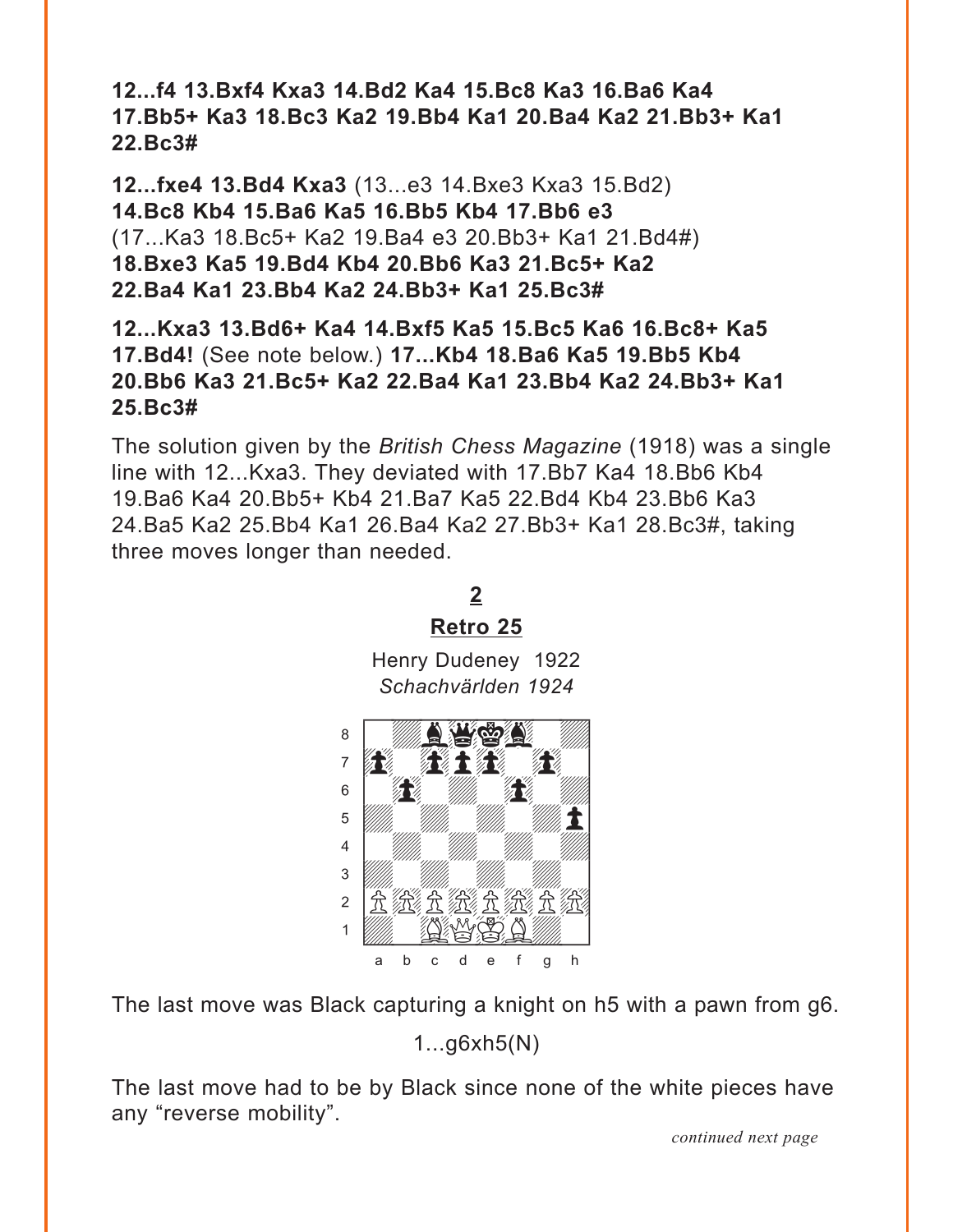<span id="page-11-0"></span>The last move had to be a capture. Otherwise White had no possible move on the previous turn, and the position would be illegal.

The captured piece had to be a knight since the white rooks could never have escaped from behind the unmoved pawns.

The only three possible captures to consider are 1...Bxc8, 1...Kxf8, and 1...gxh5.

1...Bxc8 is impossible since the only square that a white knight could move from on the previous turn to reach c8 is d6, where it would be checking the black king. *It cannot be White's turn if Black is in check*.

1...Kxe8 is impossible for the same reason. A white knight could only move to e8 from d6, where it would be checking the black king on f7.

Therefore the last move had to be 1...gxh5. White's preceding move was 1.Nh5, which may or may not have been a capture.

**[3](#page-2-0)**

Henry Dudeney 1924 *The Chess Amateur*



1.Kb5

1...Kd4 2.Qe3+ Kd5 3.Qe5# 1...Kc2 2.Qd2+ Kb3 (or 2...Kb1) 3.Qb2#

Key move by the king, plus symmetrical mates.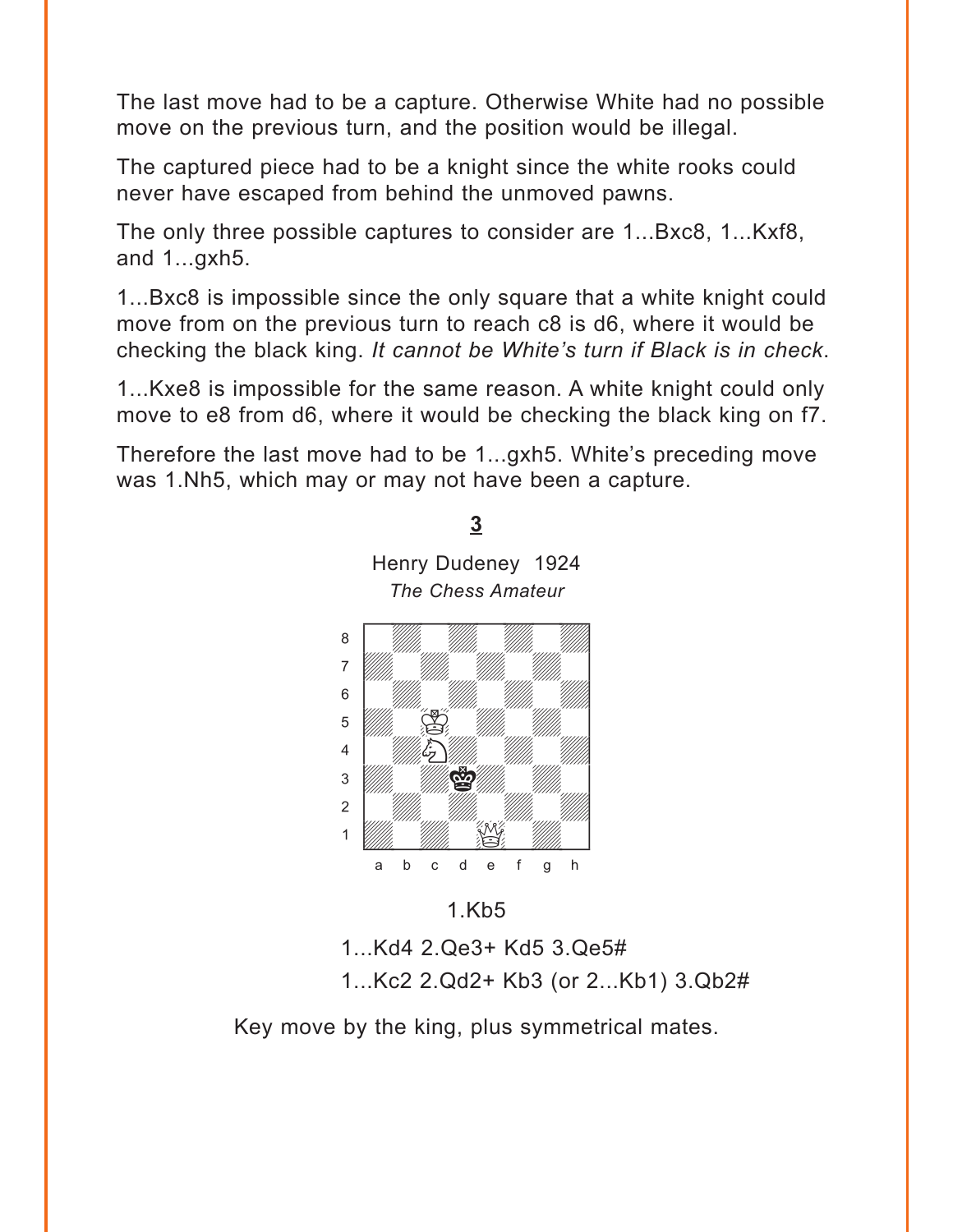**[4](#page-2-0)** Henry Dudeney 1895 *Leeds Mercury*

<span id="page-12-0"></span>

# **1.Qf8+**

White draws with 1.Qxb2 Bxb2+ 2.Kxb2 Kh7 3.Kc3 Kh6 4.Kd4 Kxh5 5.Kxe4 Kg5 6.Ke3! Kxf5 7.Kf3. Other first moves lose to a discovered check by the rook.

# **1...Kh7 2.Qf7+ Kh8** (2...Kh6 3.Qg6#) **3.Qe8+ Kh7 4.Qxe5!**

Trading down to an easily won pawn ending.

**4...fxe5 5.Kxb2 Kh6** (5...e3 6.Kc2 e4 7.Kd1 Kh6 8.f6)

#### **6.f6!**

Demonstrating the ability of two disconnected pawns to defend each other against a king.

**6...Kh7 7.Kc2 Kg8** (7...e3 8.Kd3)

# **8.h6! 1-0**

(8...Kf7 9.h7 or 8...Kh7 9.f7 or 8...e3 9.Kd3)

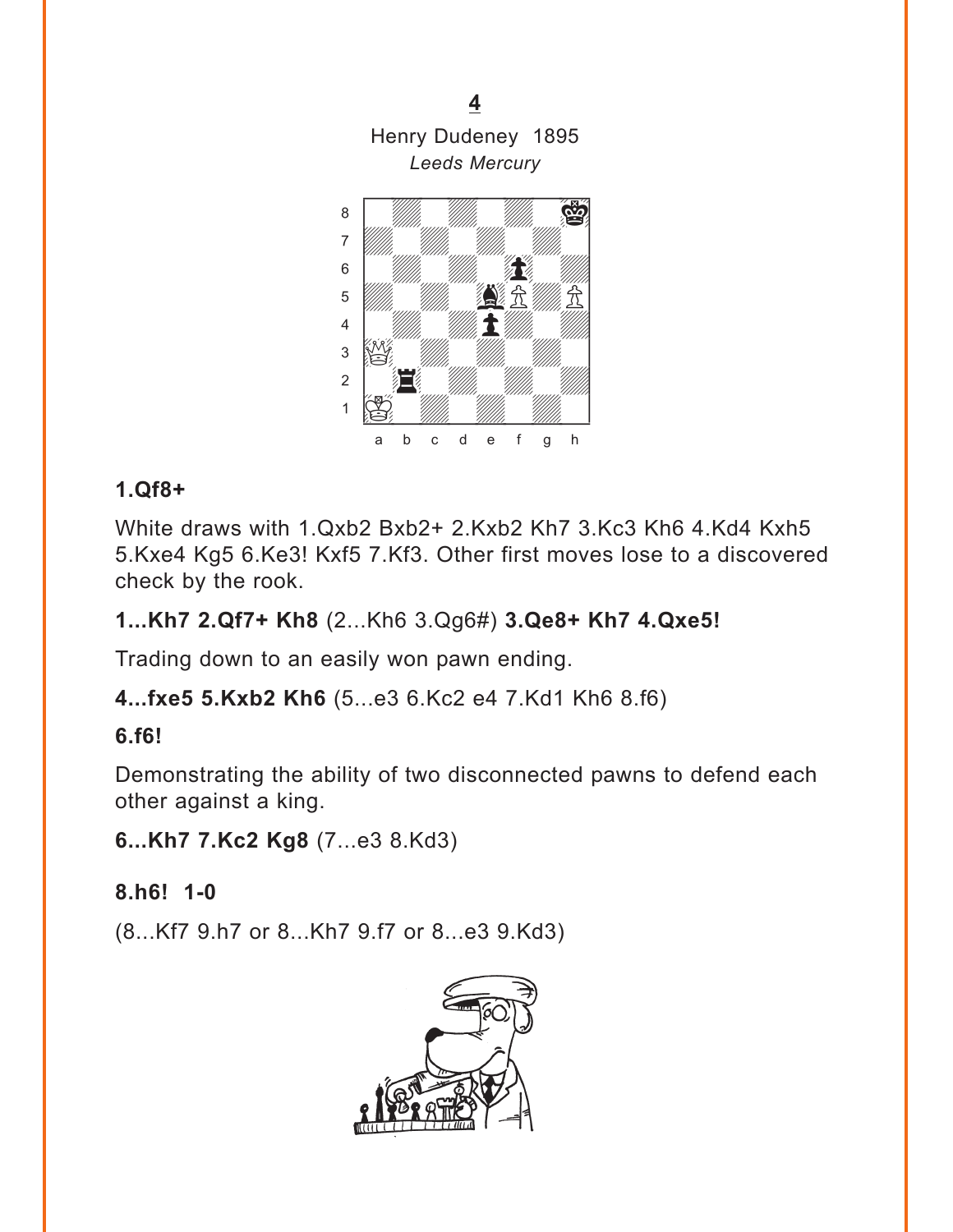<span id="page-13-0"></span>5 **Synthetic Game 12** 

C.H. Wheeler 1887 **Sunny South** 



It only takes twelve moves!

- $1.a4 c5$
- $2$  d<sub>4</sub> d<sub>6</sub>
- 3.0d2 e5
- $4.0f4$  e4
- 5.h3 Be7
- 6.Qh<sub>2</sub> Bh<sub>4</sub>
- 7.Ra3 Be<sub>6</sub>
- 8.Rg3 Bb3
- 9.Nd2 Qa5
- $10.05e3$
- 11. $c4f5$
- 12.f3 f4 stalemate

This puzzle, first posed by Gustavus Reichhelm in 1882, has a long history. To this day, credit for the shortest solution is usually given to Sam Loyd, who wrote some funny annotations to the moves in Lasker's Chess Magazine (1906).

Dudeney provided this explanation in Amusements in Mathematics. "Some years ago the puzzle was proposed. ... Working independently, the same position was arrived at by Messrs. S. Loyd, E.N. Frankenstein, W.H. Thompson, and myself."

As it turns out, someone else beat them all to the punch, American composer Charles Wheeler (1846-1927). His twelve move game, shown above, was published in 1887.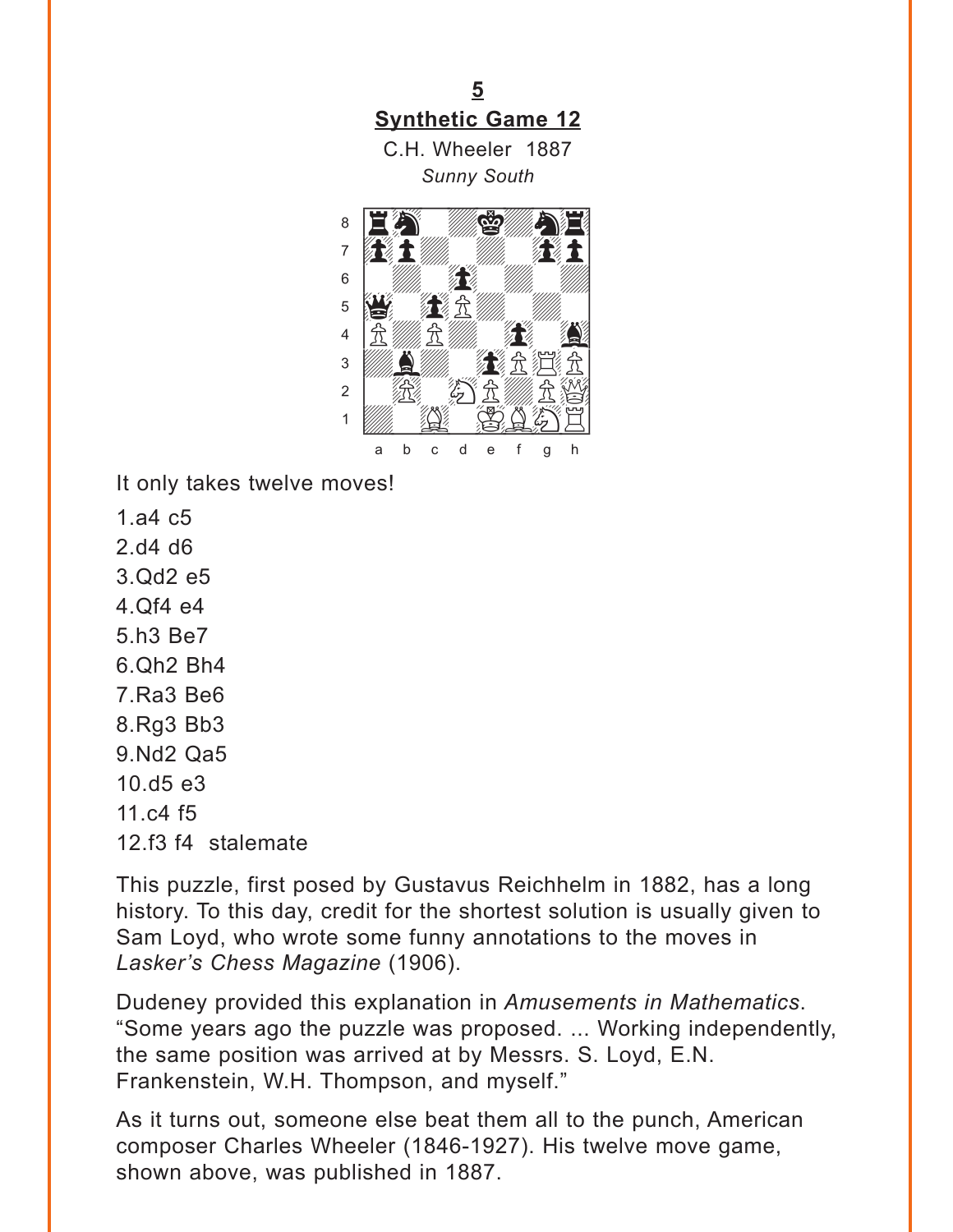In Dudeney's solution, the black queen and dark-square bishop switch roles.



1.d4 e5 2.Qd3 Qh4 3.Qg3 Bb4+ 4.Nd2 a5 5.a4 d6 6.h3 Be6 7.Ra3 f5 8.Qh2 c5 9.Rg3 Bb3 10.c4 f4 11.f3 e4 12.d5 e3 stalemate

Wheeler had also noted this possibility, as well as a third solution with ...Ba5 instead of ...a5.

The annotated game by Sam Loyd, reprinted by Alain C. White in *Sam Loyd and His Chess Problems* (1913), has a different move order, but reaches the same final position as Wheeler.

1.d4 d6 2.Qd2 e5 3.a4 e4 4.Qf4 f5 5.h3 Be7 6.Qh2 Be6 7.Ra3 c5 8.Rg3 Qa5+ 9.Nd2 Bh4 10.f3 Bb3 11.d5 e3 12.c4 f4 stalemate

The puzzle asks for the shortest game where White is stalemated. Is it possible to stalemate Black without any captures in fewer moves? I expect not, since someone would surely have done it already if it could be done. But nobody seems to have raised this question before!?

If there is no shorter game with Black stalemated, then the word "White" could be deleted from the stipulation.

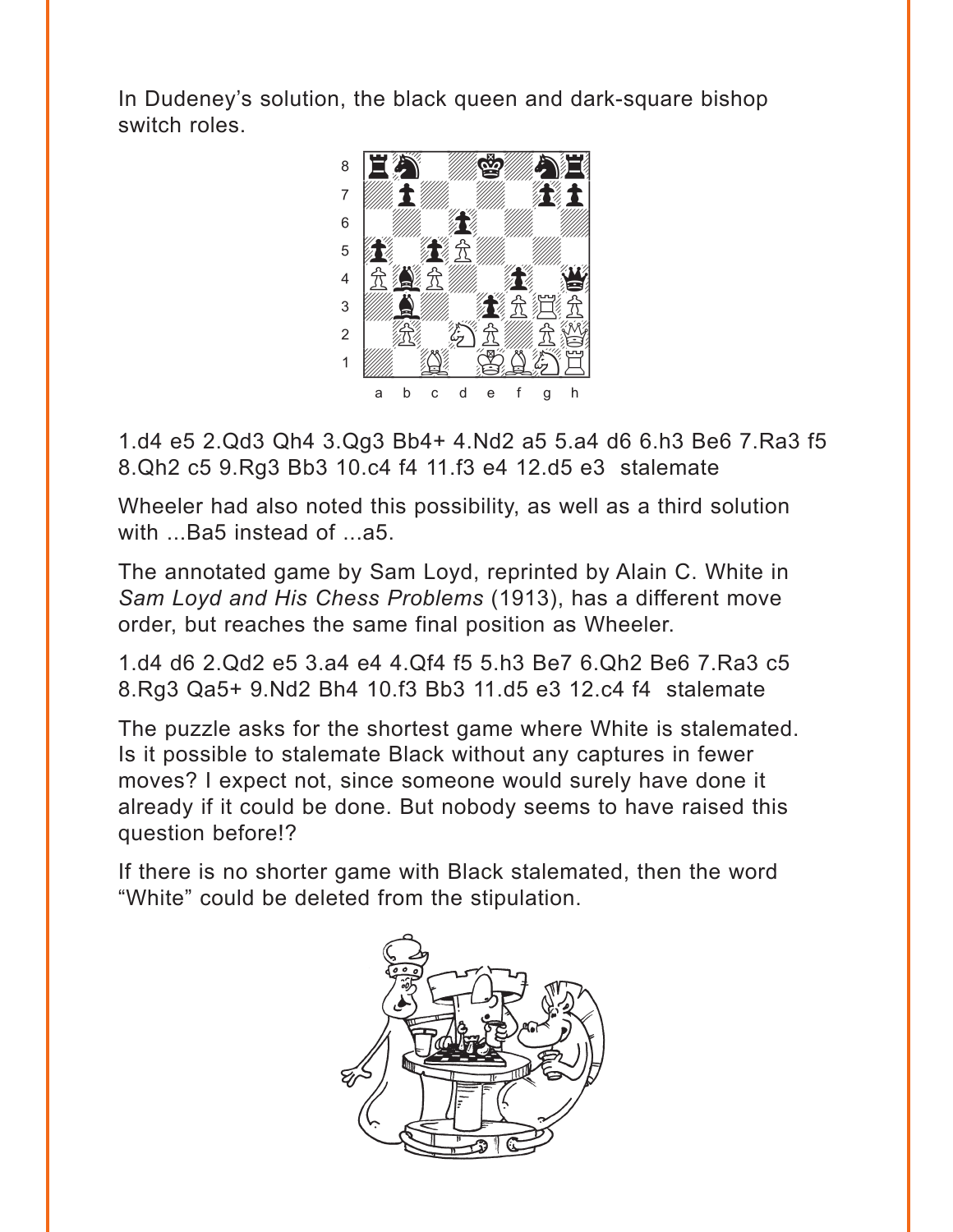# <span id="page-15-0"></span>Henry Dudeney 1917 *Amusements in Mathematics*

#### "The Abbot's Window"



A lovely symmetrical arrangement achieves the desired effect. Each rank, file, and diagonal has an even number of vacant squares.

In case you were wondering if an individual corner square might be considered a diagonal, this is what the Abbot had to say, "A single pane can no more be in a line with itself than one bird can go into a corner and flock in solitude."



One of many possible solutions. This arrangement will not work for part B because the pawns at b1, d2, f3, h4 are on the same oblique. As are the pawns at a4, d6, g8; and those at c8, e5, g2.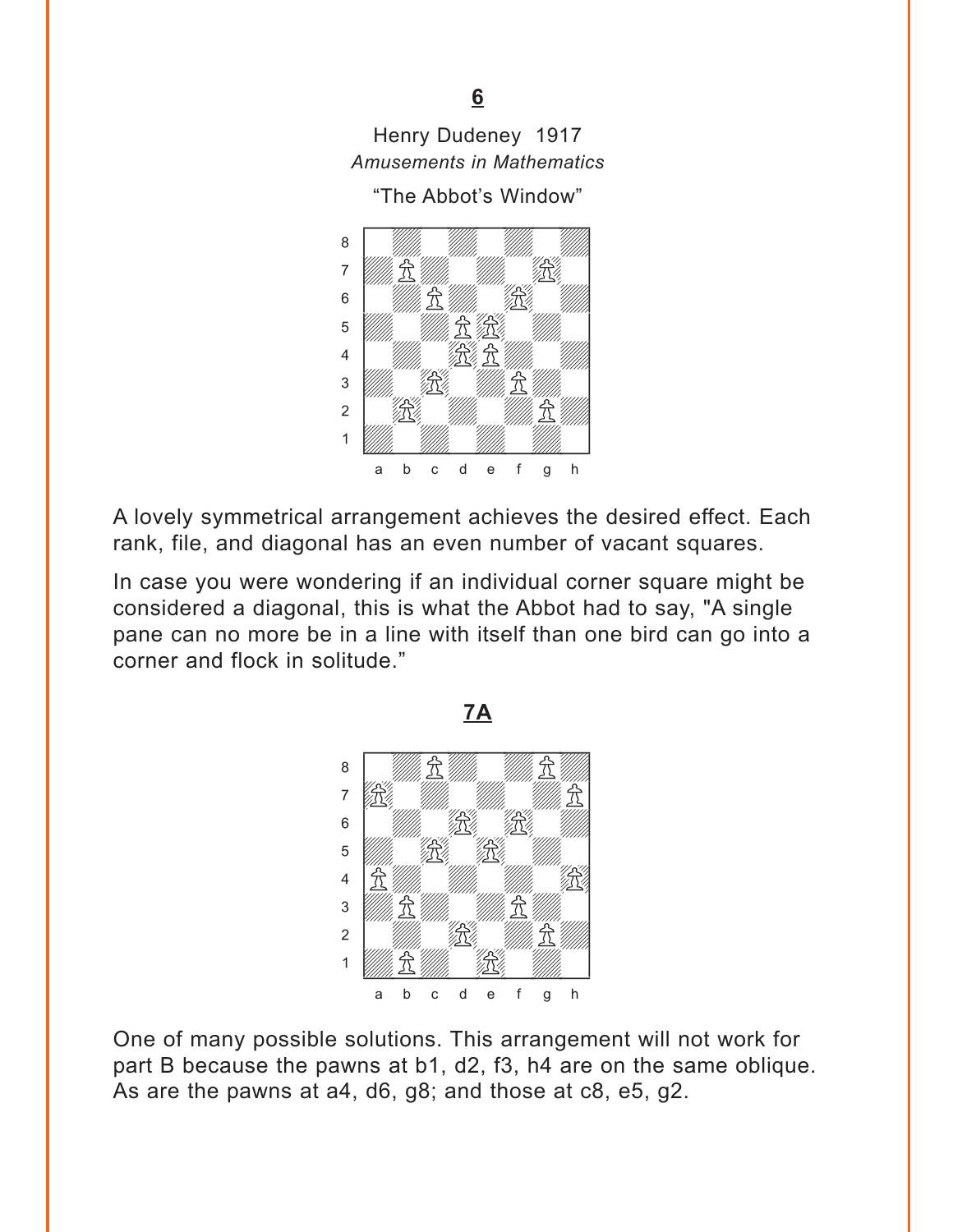Henry Dudeney 1917 *Amusements in Mathematics*

**[7B](#page-5-0)**



No three pawns stand on the same straight line, including obliques.

This identical position was published by Sam Loyd in 1908 under his name in *Sam Loyd's Puzzle Magazine*. Dudeney included it in *Amusements In Mathematics* in 1917 without mentioning Loyd. That book was mostly a collection of Dudeney's earlier material, and no reference was given for where he first published the puzzle.

There are many instances of the same puzzles appearing in the writings of both Dudeney and Loyd. This is not too strange as they shared ideas with each other for several years. Eventually there was a falling out between them when Dudeney accused Loyd of using his ideas without any acknowledgement. The sixteen pawn puzzle is perhaps a good example.

Loyd rarely gave credit to other composers. Dudeney frequently did. Since he did not credit Loyd for this puzzle, I assume he considered it his own composition. But the truth concerning the details of their collaboration remains a mystery.

Henry Dudeney and Sam Loyd never met in person. They corresponded by mail. How would you like to read those letters!?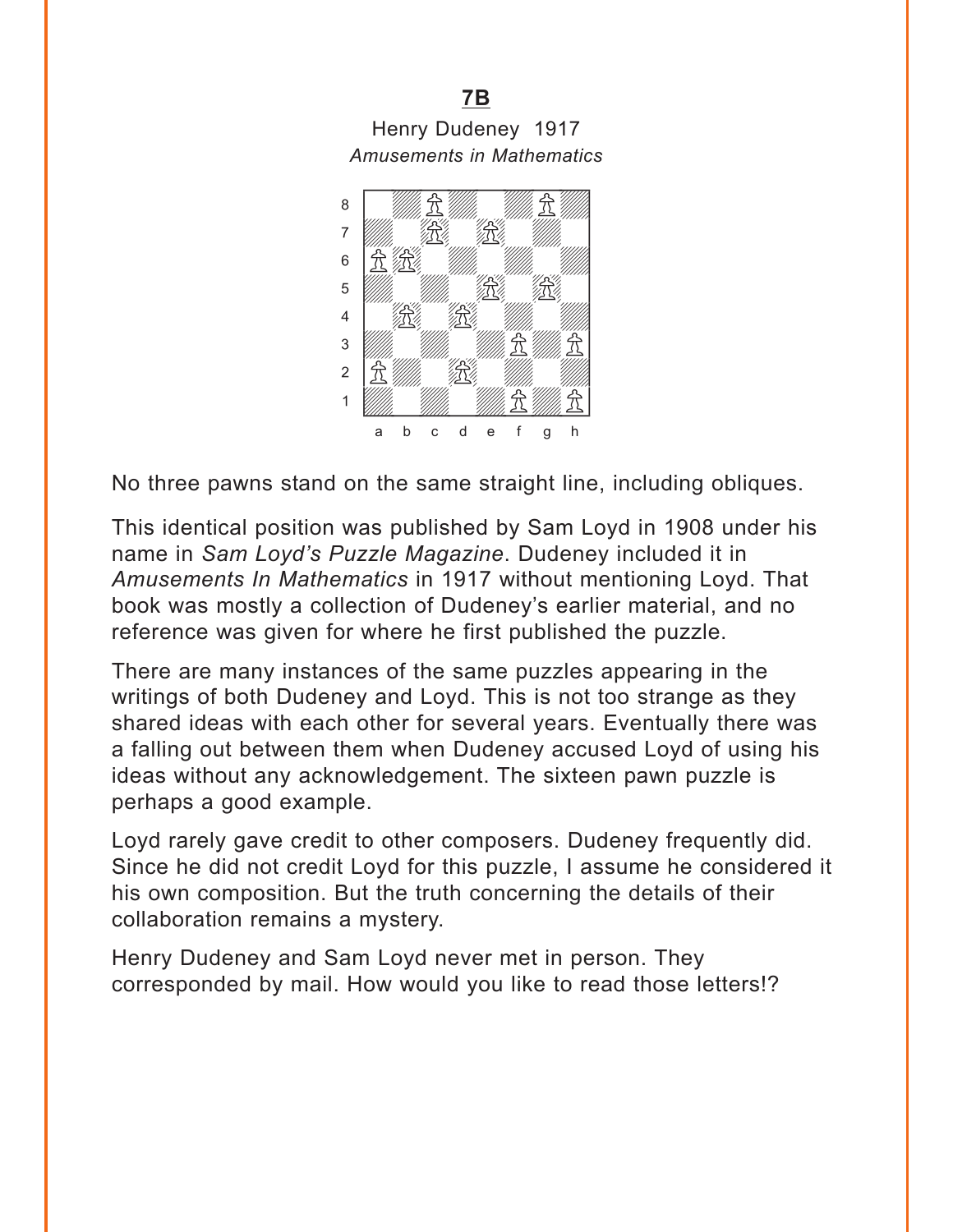J. Coakley 2006 **Winning Chess Puzzles For Kids** 

 $7C$ 



No rank, file, or diagonal has two pawns of the same colour. A symmetrical position.

The diagram below shows another solution.



This problem is related to the famous eight queen puzzle. See Queenfest III (column 65) To find more solutions, place the eight white pawns in any of the eight queen patterns. Then put the black pawns in the same pattern, only reflected left to right, or top to bottom. For example, if White has pawns on a4 and b7, put black pawns on h4 and g7 (left to right) or on a5 and b2 (top to bottom).